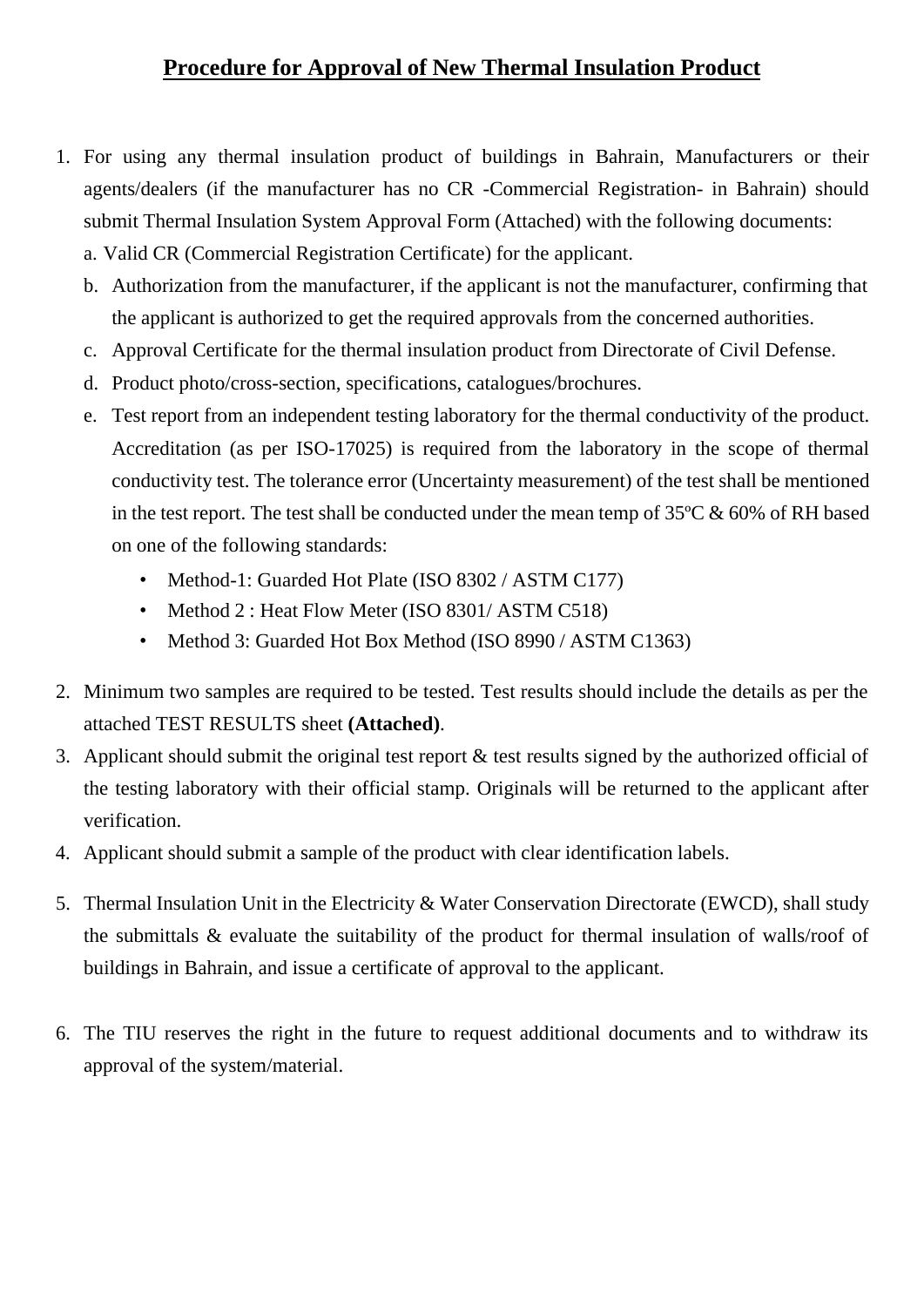# **Thermal Insulation Product Application Form**

| <b>Product Name:</b>    |      |     | . |
|-------------------------|------|-----|---|
| <b>Application for:</b> | Wall | ∖∩∩ |   |

#### **1. Applicant Information**

|                              | Name of Establishment: |      |             |  |  |
|------------------------------|------------------------|------|-------------|--|--|
|                              | Address:               |      |             |  |  |
| <b>Applicant Details:</b>    | Contact Person:        |      |             |  |  |
|                              | Designation:           |      | Mobile No.: |  |  |
|                              | Tel:                   | Fax: | E-mail:     |  |  |
| <b>Manufacturer Details:</b> | Name of Manufacturer:  |      |             |  |  |
|                              | Address:               |      |             |  |  |
|                              | <b>Contact Person:</b> |      |             |  |  |
|                              | Designation:           |      | Mobile No.: |  |  |
|                              | Tel:                   | Fax: | E-mail:     |  |  |

#### **2. Applicant's Undertaking and Commitments**

2.1 The Applicant hereby agrees to comply with the requirements of the Thermal Insulation order of Bahrain.

2.2 The Applicant hereby undertakes to support the Thermal Insulation Unit (TIU), provide any information related to this product as requested by the TIU, and allow authorized person to carry inspection and sampling whenever needed at the site where the products are installed / stored.

2.3 The Applicant, upon approval of this system, undertakes to exert all effort to ensure that the product remain in compliance with the regulations of Bahrain and in accordance with the relevant Standard Specifications.

2.4 The TIU reserves the right in the future to request additional documents and to withdraw its approval of the product.

| Authorized Stamp | Name:        |
|------------------|--------------|
|                  | Designation: |
|                  | Date:        |
|                  | Signature:   |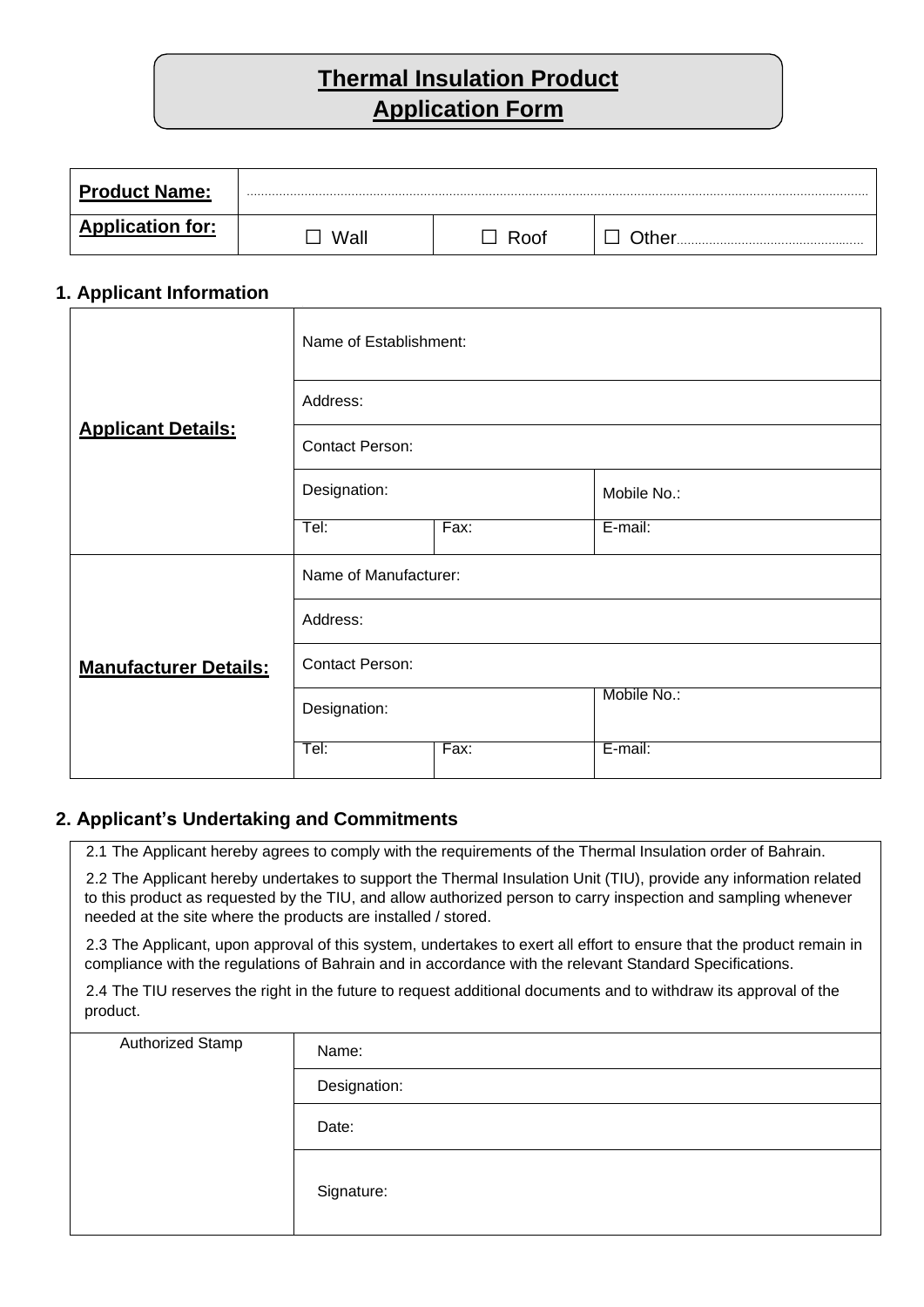### **3. Required Documents:**

| Valid Registration Certificate (CR)<br>П                                  | Mfg authorization letter<br>□   | Product Description / Photo /<br>□<br>Cross-section (one page) |
|---------------------------------------------------------------------------|---------------------------------|----------------------------------------------------------------|
| Product catalogues / brochures                                            | <b>Thermal Test Report</b><br>□ | U-value calculation<br>П                                       |
| Civil Defense Certificate<br>П                                            | Sample                          | Display Board (May required<br>after approval)                 |
| Price per unit of the product or per<br>square meter of the installation: |                                 | BD /                                                           |
| Remarks:                                                                  |                                 |                                                                |

### **4. Electricity & Water Authority Approval**

| Date Approved                  |  |
|--------------------------------|--|
| Authorized Signature and Stamp |  |
| Remarks                        |  |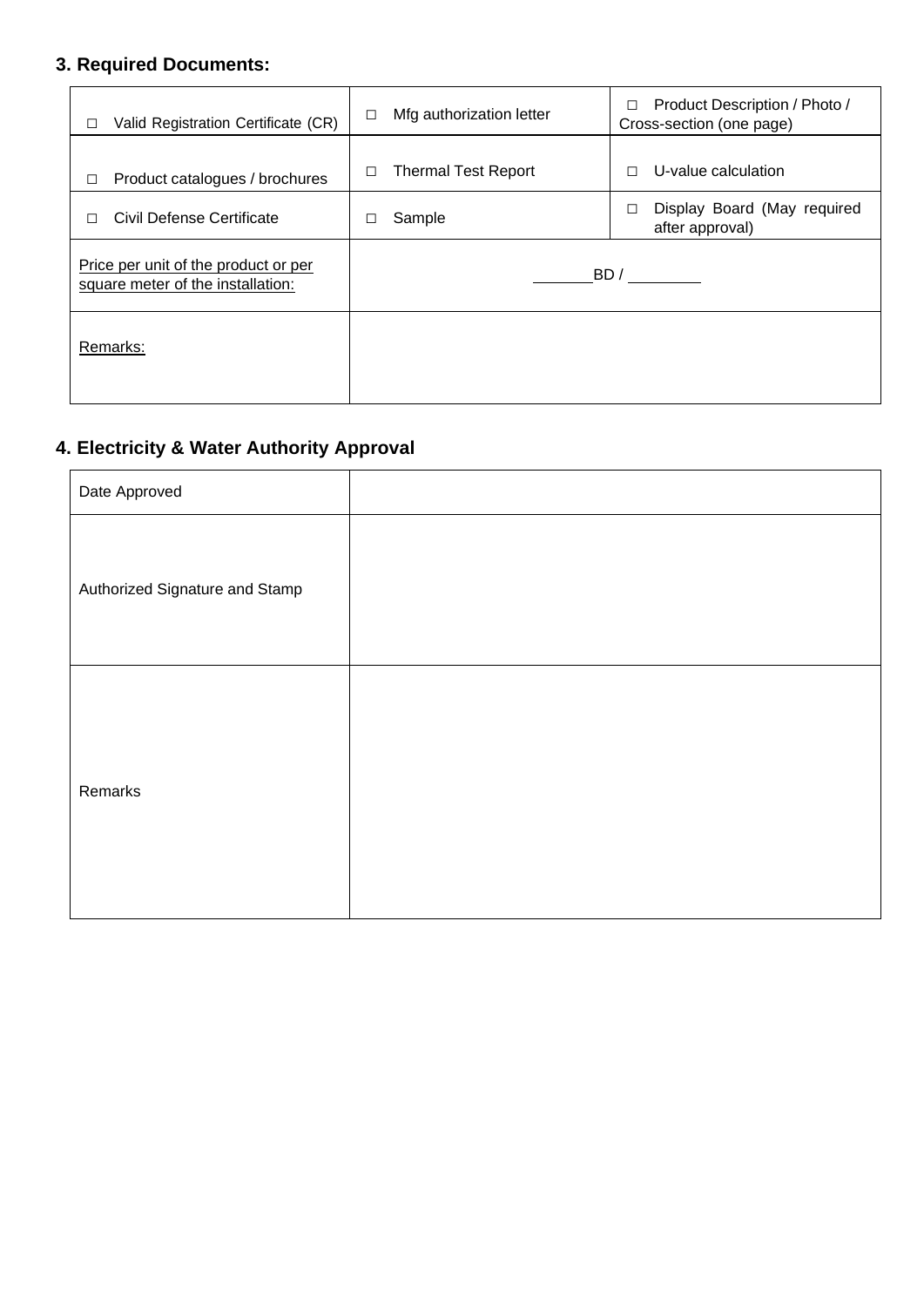## **TEST RESULTS**

**Name & address of Testing Lab/Institute:**

**Test Request by**

**Sample Description**

**Date of Sampling Date of Receiving Sample Date Tested**

**Test Method**

**Testing Equipment Used**

| Product<br>description | <b>Measured</b><br>density<br>Kg/m <sup>3</sup> | <b>Tested</b><br>Sample<br><b>Thickness</b><br>m | <b>Mean Test</b><br><b>Temperature</b><br>0<br>$\mathbf c$ | Sample #1                                 |                                       | Thermal Conductivity (W/m.K)<br>Sample #2 |                             | <b>Mean Thermal</b><br>Conductivity<br>(W/m.K) |                             |
|------------------------|-------------------------------------------------|--------------------------------------------------|------------------------------------------------------------|-------------------------------------------|---------------------------------------|-------------------------------------------|-----------------------------|------------------------------------------------|-----------------------------|
|                        |                                                 |                                                  |                                                            | Dry<br><b>Condition</b><br>@ test<br>temp | @<br>$35^{\circ}$ C,<br>60%<br>$RH^*$ | Dry<br><b>Condition</b><br>@ test<br>temp | @<br>35°C,<br>60%<br>$RH^*$ | Dry<br><b>Condition</b><br>@ test<br>temp      | @<br>35°C,<br>60%<br>$RH^*$ |
|                        |                                                 |                                                  |                                                            |                                           |                                       |                                           |                             |                                                |                             |

**\* Uncertainty of measurement for thermal conductivity …….**

**Tested by (Name, Title & Signature):**

**Verified by: (Name, Title & Signature):**

**Stamp of Testing Lab**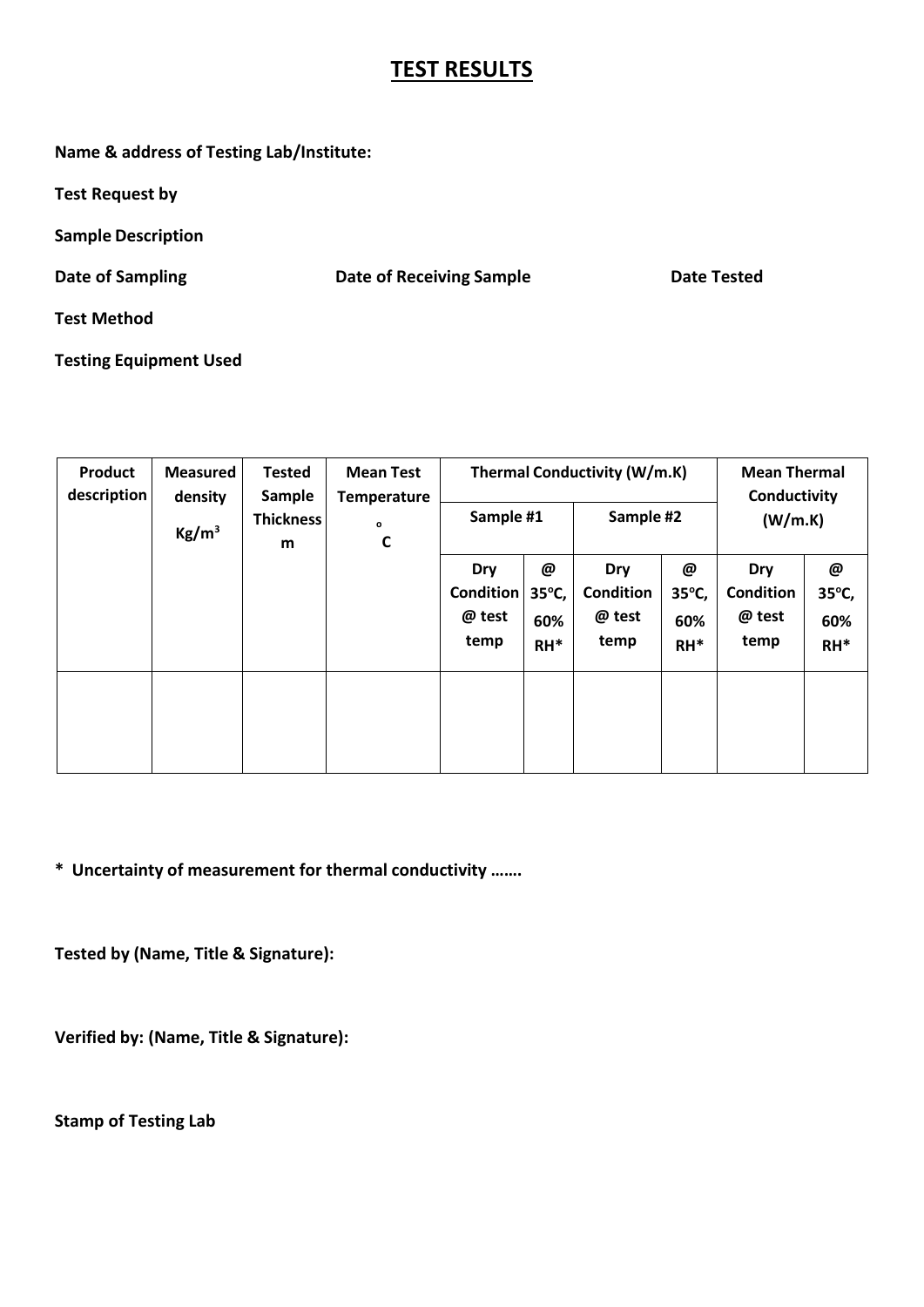## **Procedure for Approval of New Thermal Insulation Product for Cool Roof Application**

For any thermal insulation product intended to be used for cool roof applications for buildings in Bahrain, manufacturers or their agents/dealers (if the manufacturer has no CR -Commercial Registration- in Bahrain) should submit the following documents:

- 1. Thermal Insulation System Approval Form (Attached)
- 2. Valid CR (Commercial Registration Certificate) for the applicant.
- 3. Authorization from the manufacturer, if the applicant is not the manufacturer, confirming that the applicant is authorized to get the required approvals from the concerned authorities.
- 4. Product photo, specifications, catalogues/brochures.
- 5. Test report from an independent testing laboratory for Solar Reflectance and Emittance of the product. Laboratory accreditation (as per ISO-17025) is required in the scope of Solar Reflectance and Emittance tests. The tolerance error (Uncertainty measurement) of the test shall be mentioned in the test report. Tests should be conducted using the following test standards:

A- ANSI/CRRC S100.

B- Solar reflectance tests:

Solar reflectance tests shall be conducted based upon one of the following test methods:

- 1. ASTM E903 in conjunction with E891, analyzed using factors appropriate for an air mass value of 1.5
- 2. ASTM E1918
- 3. ASTM C1549, using an air mass value of 1.5
- 4. CRRC-1 Test Method #1, using an air mass value of 1.5
	- a. Tile Test Method
	- b. Tile Template Method
	- c. Wood Method

C- Thermal Emittance Tests:

Thermal emittance tests shall be conducted in accordance with ASTM C1371. Three measurements shall be taken on each sample. 6.

- 7. Thermal Insulation Unit in the Electricity & Water Conservation Directorate (EWCD), shall study the submittals & evaluate the suitability of the product for thermal insulation /roof cooling of buildings in Bahrain. Solar Reflectance and Emittance values given in the test results shall meet the requirement laid down in the thermal insulation regulations.
- 8. A certificate of product registration signed by the Chief, Electricity Conservation, will be issued to the applicant.
- 9. The TIU reserves the right in the future to request additional documents and to withdraw its approval of the product.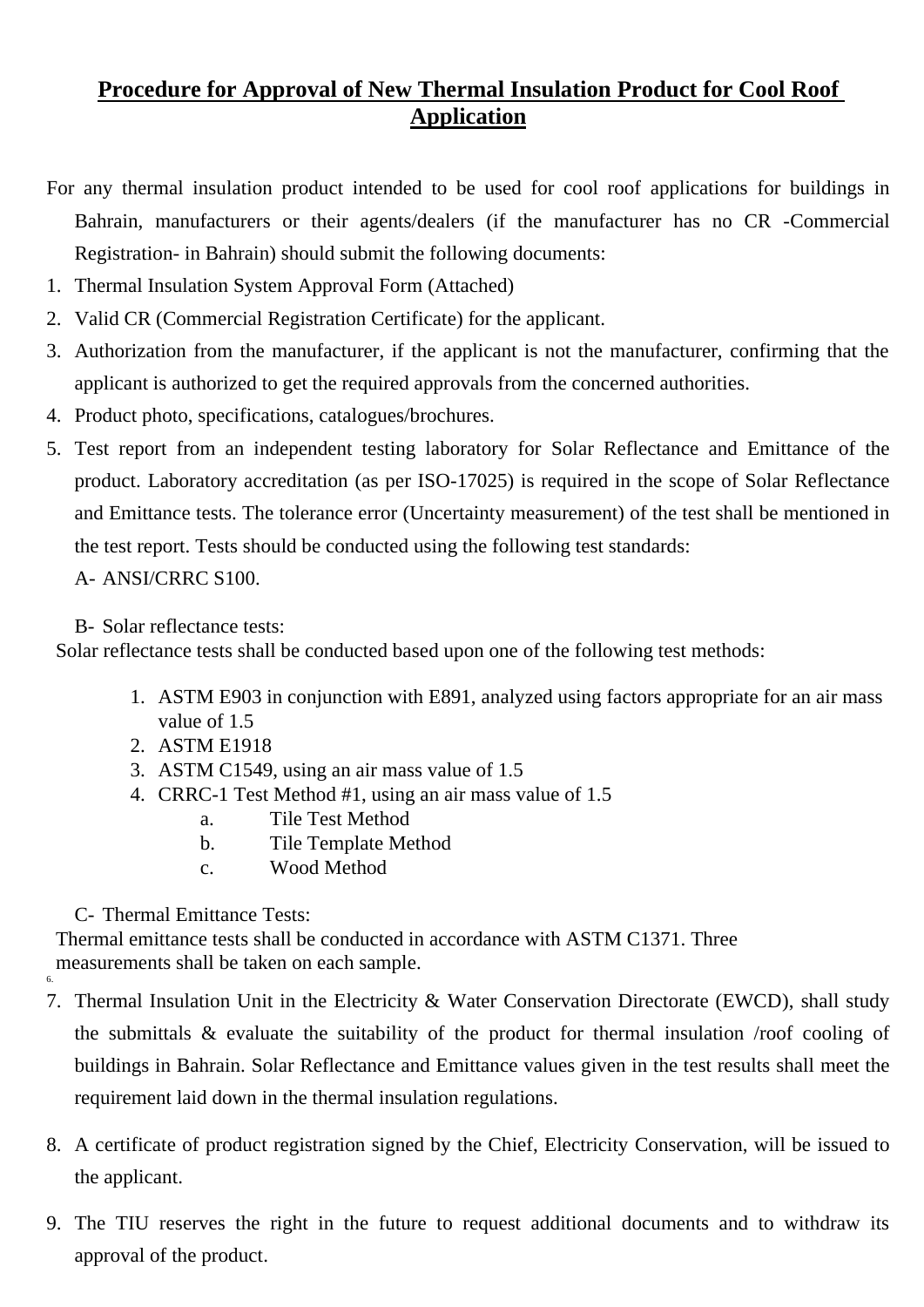## **Thermal Insulation Product Application Form**

| <b>Product Name:</b>    | .    |      |           |
|-------------------------|------|------|-----------|
| <b>Application for:</b> | Wall | Roof | Cool Roof |

#### **1. Applicant Information**

|                              | Name of Establishment: |      |             |  |  |
|------------------------------|------------------------|------|-------------|--|--|
|                              | Address:               |      |             |  |  |
| <b>Applicant Details:</b>    | <b>Contact Person:</b> |      |             |  |  |
|                              | Designation:           |      | Mobile No.: |  |  |
|                              | Tel:                   | Fax: | E-mail:     |  |  |
|                              | Name of Manufacturer:  |      |             |  |  |
|                              | Address:               |      |             |  |  |
| <b>Manufacturer Details:</b> | <b>Contact Person:</b> |      |             |  |  |
|                              | Designation:           |      | Mobile No.: |  |  |
|                              | Tel:                   | Fax: | E-mail:     |  |  |

### **2. Applicant's Undertaking and Commitments**

- 2.1 The Applicant hereby agrees to comply with the requirements of the Thermal Insulation order of Bahrain.
- 2.2 The Applicant hereby undertakes to support the Thermal Insulation Unit (TIU), provide any information related to this product as requested by the TIU, and allow authorized person to carry inspection and sampling whenever needed at the site where the products are installed / stored.
- 2.3 The Applicant, upon approval of this system, undertakes to exert all effort to ensure that the product remain in compliance with the regulations of Bahrain and in accordance with the relevant Standard Specifications.
- 2.4 The TIU reserves the right in the future to request additional documents and to withdraw its approval of the product.

| Authorized Stamp | Name:        |
|------------------|--------------|
|                  | Designation: |
|                  | Date:        |
|                  | Signature:   |